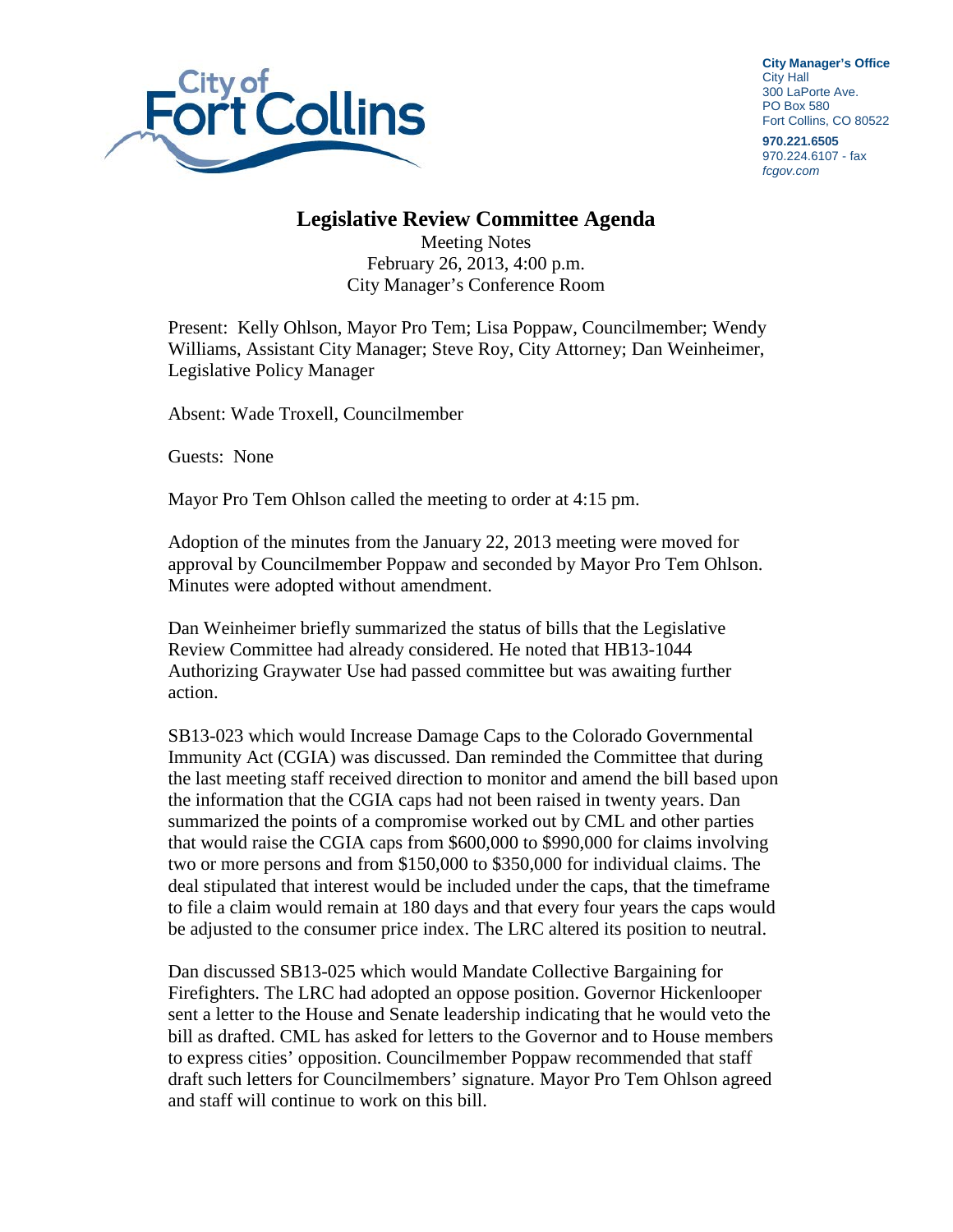

Dan summarized two bills the LRC had adopted oppose positions on. Both SB13- 035 which would have Banned Red Light Cameras and SB13-068 which would have Modified Late Vehicle Registration Fees were both postponed indefinitely. Dan indicated that SB13-048 which would Authorize Local Government Use of HUTF for Transit has moved to the House and that City staff will likely testify in favor of the bill in the House Transportation Committee.

Dan then moved on to new bills using the new bill dashboard tool developed for LRC. The LRC adopted a support position without discussion on HB13-1002 Small Business Development Centers Appropriations.

Mayor Pro Tem Ohlson questioned the staff recommendation to support HB13- 1012 Extend Wildfire Mitigation Financial Incentives. He asked what the incentives proposed would be. Councilmember Poppaw agreed directing staff whenever financial incentives are mentioned to identify source of funding. Wendy Williams mentioned the difficulty in doing this because until the budget (Long Bill) is introduced it is not easy to know the state's funding priorities. Staff will gather additional information on the bill and the LRC adopted a monitor position.

HB13-1018 would promote the Beneficial Use of Produced Water for Dust Suppression. Dan noted that this is the only oil and gas-related bill to date introduced in the House. He further stated that staff opposes the use of produced water in this manner. LRC adopted an oppose position.

HB13-1031, a bill about All-hazards Resource Mobilization and Reimbursement was discussed. Dan mentioned that the Poudre Fire Authority (PFA) had indicated opposition to the bill as initially drafted. He explained that the bill had been amended and that he was waiting for word from PFA as to their position. Councilmember Poppaw suggested that if the bill would usurp local control over resources then she would seek to oppose it. The LRC adopted a monitor position.

HB13-1061 would put into place a Responsible Medical Marijuana Vendor Standards program. Staff recommended monitor or amend positions because the bill offers training similar to the responsible alcohol servers program already in existence but also offers a waiver of some liability if a vendor is cited for violations so long as they had completed the program. Mayor Pro Tem Ohlson noted that if it is consistent with the alcohol program then it would be a good thing to support. Councilmember Poppaw agreed that she could support training though she wanted additional information about waivers. LRC adopted a monitor position.

The LRC adopted an oppose position on HB13-1090, a bill dealing with Construction Contractor Subcontractor Prompt Pay.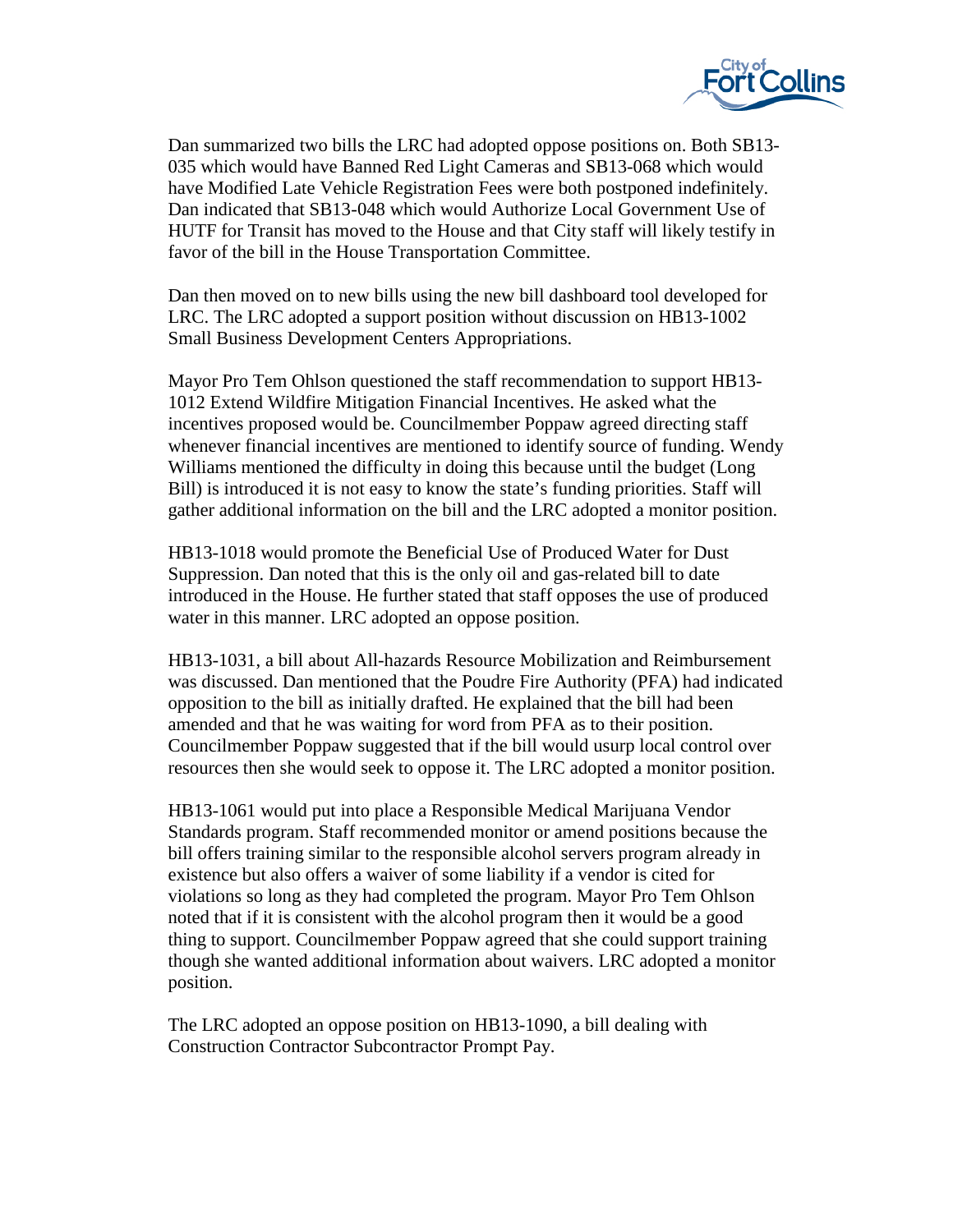

HB13-1105 is a bill concerning Energy Saving Mortgage Program. Staff indicated that it would not have an impact in Fort Collins but since the issue is one that the City supports the LRC adopted a monitor position.

HB13-1114 concerns setting limits on driving while impaired by the use of marijuana. Dan stated that the bill would place concrete limits for testing marijuana in a person's system and make it possible to enforce a DUI; that this bill provides a law enforcement tool that could keep the community safer. Councilmember Poppaw asked how the testing for the presence of marijuana would be handled and whether allowances would be made for those using medical marijuana. Steve Roy went through to likely process for a law enforcement officer to test a person suspected of driving under the influence of marijuana. He indicated that he thought a blood test could be required. Mayor Pro Tem Ohlson suggested that penalties for driving under the influence of marijuana should not be harsher than those for other drug use. The LRC adopted a support position on the bill.

HB13-1142 concerns Urban and Rural Enterprise Zone Act Reforms and staff had recommended a support position. Dan indicated that the bill is coming from the interim committee formed from legislation passed in 2012 seeking to reform and improve the use of Enterprise Zones in Colorado. Mayor Pro Tem Ohlson asked for a copy of the reforms and a short summary of the benefits. The LRC adopted a monitor position until the Committee had time to better understand the reforms.

HB13-1183 is a bill Extending the Conservation Easement Tax Credit Cap. Dan shared that this bill seeks to extend the current program and has support from staff. Mayor Pro Tem Ohlson again indicated he would like additional information on the bill before taking a position. He explained that the Denver Post has had a couple articles exposing fraud within this program. The LRC adopted a monitor position on the bill.

HB13-1189 would Exempt Business Personal Property Purchased in 2014 from the Business Personal Property Tax (BPPT). Dan noted that two other BPPT proposals had already failed this session and this bill was expected to die in committee on Wednesday. LRC adopted an oppose position.

HB13-1206 offers local governments a permissive ability to expand their authority for business incentive agreements. Dan explained this bill offers cities an economic retention tool for businesses considering relocating out of state. The bill allows cities to waive BPPT as an incentive. The LRC approved a support position on this bill.

HB13-1216 concerns Incentives for Distributed Energy. Dan explained that the bill title is inconsistent with its intent and that the City had already lobbied against the bill with Representative Randy Fischer. The bill is being brought by the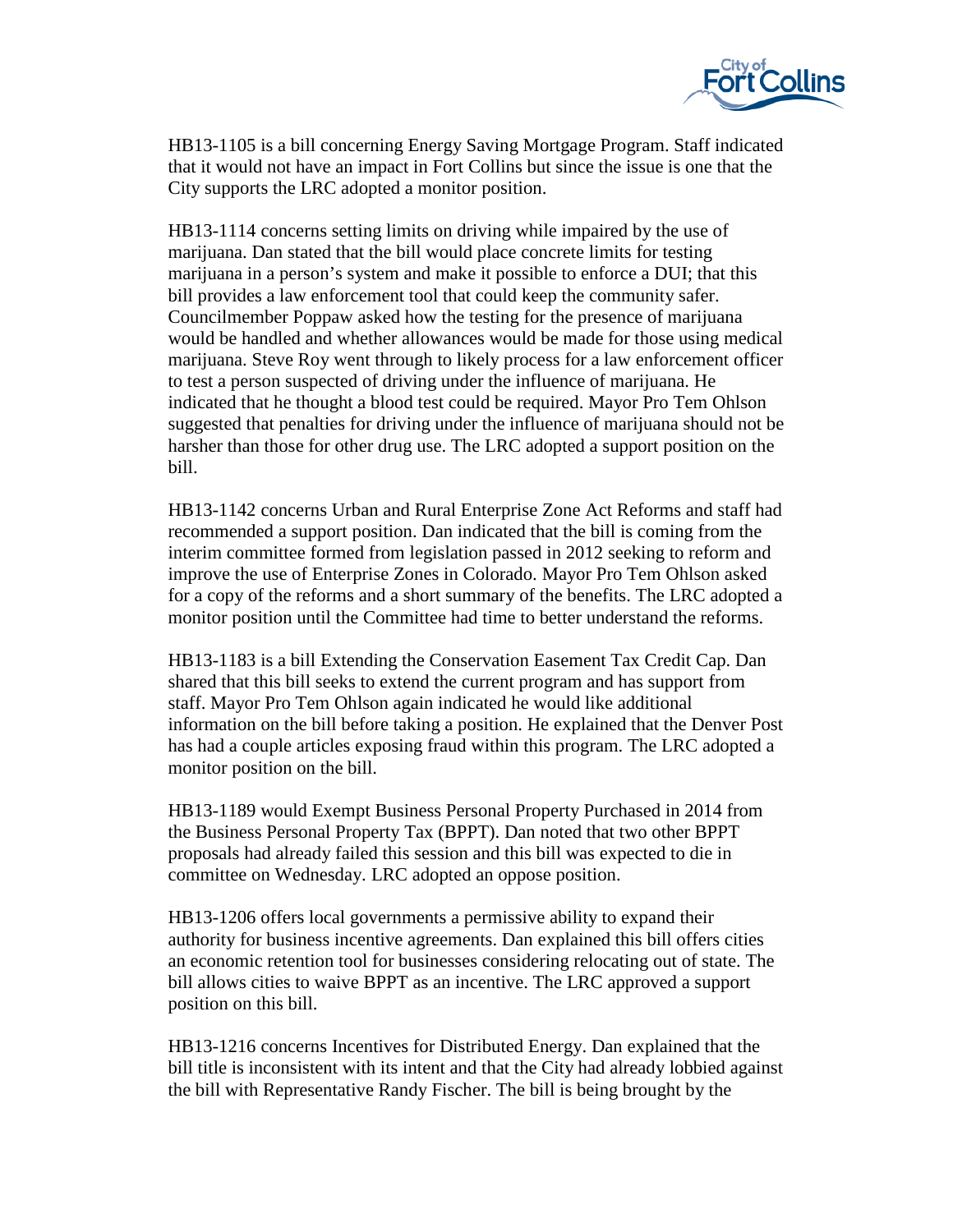

distributed wind lobby and if passed would kill the City's approved feed-in tariff program and usurp local control. Dan said that his sources indicate the bill will likely die on the calendar in committee. LRC adopted an oppose position.

HB13-1222 would offer Family Medical Leave Act (FMLA) benefits to a broader group of people in Colorado. Dan stated that this bill would increase costs for the City but the most troubling aspect was that the bill would extend FMLA benefits to someone in a "committed relationship" without defining what that means. Councilmember Poppaw indicated that she supports extending health benefits to a broader group of people. Wendy Williams said the bill, as written, would expose the City to an unknown increase in health costs. Mayor Pro Tem Ohlson pointed out that the City already offers health benefits to domestic partners and didn't see that resulting in uncontrolled costs. Wendy pointed out that health benefits and FMLA are different things. The LRC adopted an amend position that seeks to clarify the application of "committed relationship" but that with the change the LRC could support this bill.

SB13-012 deals with Child Abuse Reporting in Youth Sports Organizations. The staff recommendation was to monitor this bill and to clarify that it would not have a negative impact on City-run sports programs. Dan stated that protecting children from abuse is very important but it was also necessary to ensure that City staff were not exposed to unknown liability based on a responsibility to report suspected abuse. LRC adopted a monitor position.

SB13-043 is a bill that provides some immunity to establishments regarding On-Premises Alcohol Consumption if a patron removes the alcohol from the establishment. Dan summarized the bill by saying that the business would not be responsible for an open-container violation if a patron took alcohol so long as there was either a sign posted or a person stationed near the door. Dan said that the concern is that this would be a disincentive to the business being responsible about patrons behavior with alcohol. Mayor Pro Tem Ohlson noted that this bill would be inconsistent with community values. The LRC adopted an oppose position on this bill.

SB13-050 concerns Recycling Resources Economic Opportunity Fund and would increase amount collected from waste tipping fees at landfills to fund grants to promote recycling. The LRC adopted a monitor position on this bill.

SB13-052 deals with Transit-Oriented Development Claims related to construction defects and quality. The LRC adopted an oppose position on this bill.

SB13-169 would allow the Reintroduction of Black-footed Ferrets with Landowner Consent. The City Natural Areas Department has expressed support for this bill and would utilize the bill to reintroduce ferrets to Soapstone. LRC adopted a support position.